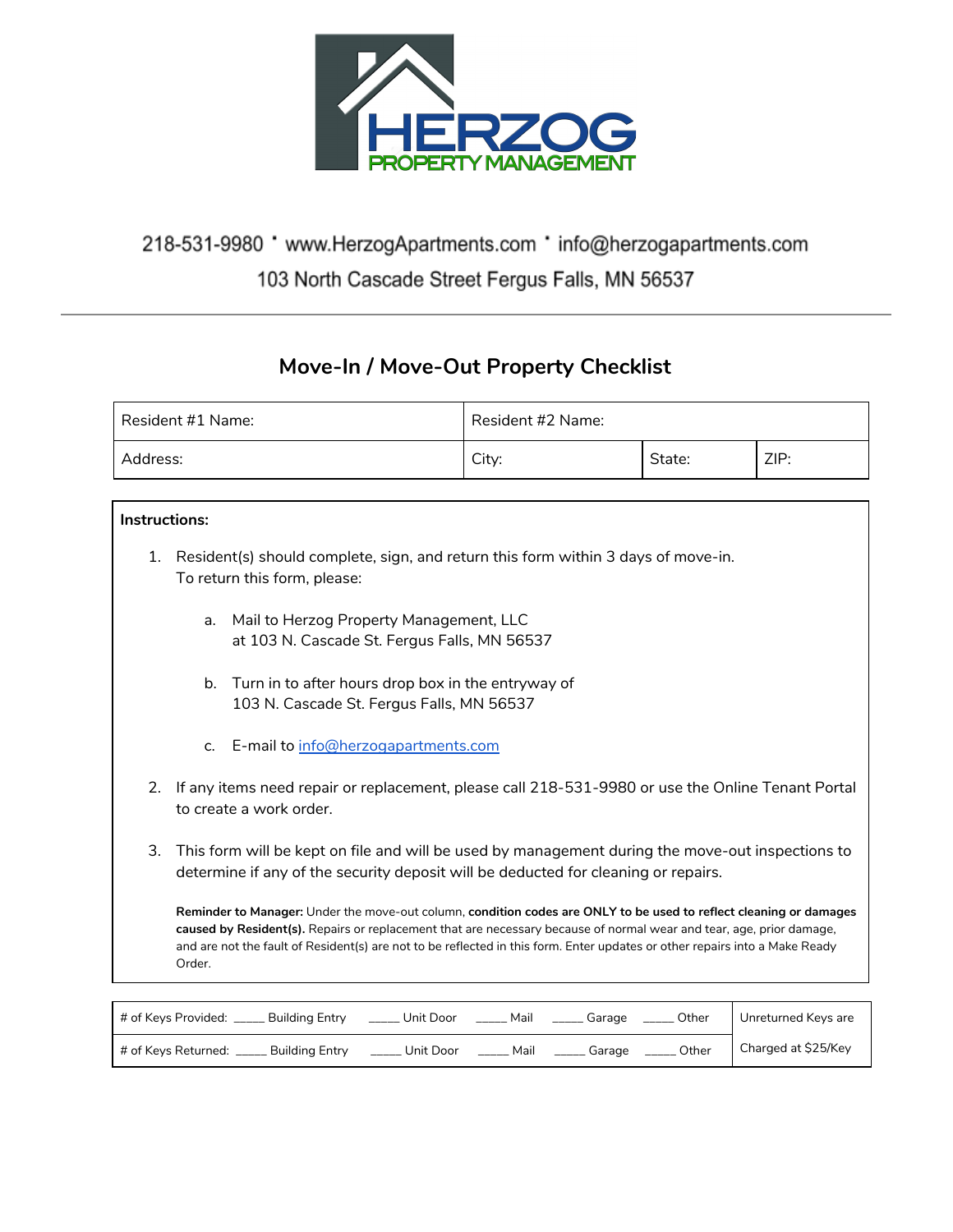

**SC = Scratched/Light Damage C = Needs Cleaning RP = Needs Repair RC = Needs Replacement** \*\* If no Code or Comment is left stating otherwise, the condition is considered to be in Acceptable Condition \*\*

| <b>OVERALL</b>              | Move In | Move Out | <b>Comments</b> |
|-----------------------------|---------|----------|-----------------|
| Carpet                      |         |          |                 |
| Vinyl / Linoleum / Hardwood |         |          |                 |
| Walls                       |         |          |                 |
| Ceilings                    |         |          |                 |
| Doors / Knobs / Locks       |         |          |                 |
| Closets / Closet Doors      |         |          |                 |
| Windows / Screens           |         |          |                 |
| <b>Electrical Outlets</b>   |         |          |                 |
| Lighting                    |         |          |                 |
| <b>Baseboard Heaters</b>    |         |          |                 |

Issues to Look For: Smoke & Pet Damage, Missing Screens, Keys Not Working, Missing Blinds, Personal Items Not Removed

| <b>KITCHEN</b>                                                                                 | Move In | Move Out | Comments |
|------------------------------------------------------------------------------------------------|---------|----------|----------|
| Refrigerator                                                                                   |         |          |          |
| Stove / Range Hood                                                                             |         |          |          |
| Dishwasher                                                                                     |         |          |          |
| Cabinets / Drawers / Counters                                                                  |         |          |          |
| Sink / Faucet                                                                                  |         |          |          |
| Issues to Look For: Dirty Appliances, Grease, Counter Stains or Cutting Marks, Faucet is Leaky |         |          |          |